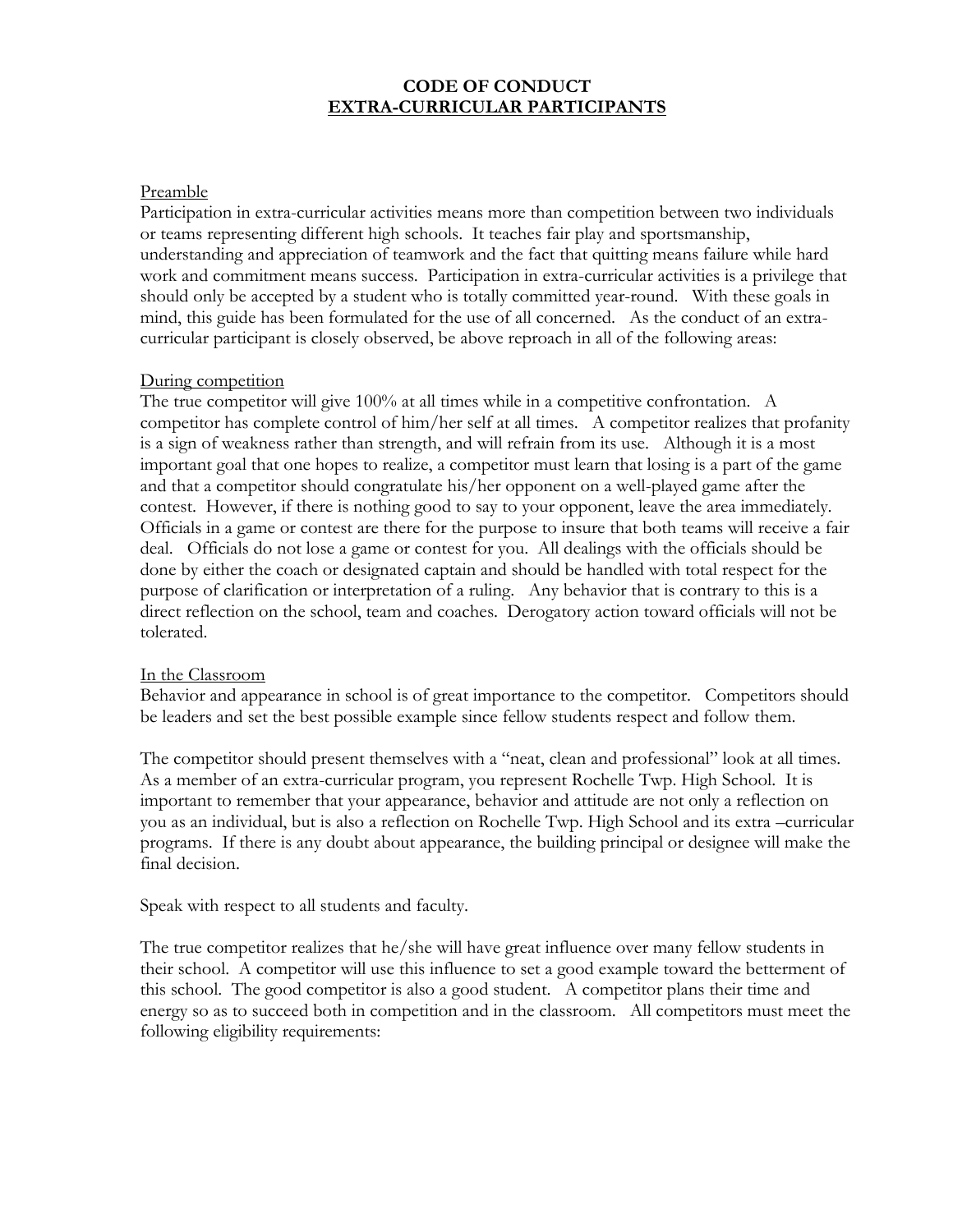All participants must fulfill the scholastic standing requirements as stated in **I.H.S.A. By-Law 3.020**:

- 3.021 **They shall be doing passing work in at least twenty (25) credit hours of high school work per week.**
- 3.022 **They shall, unless they are entering high school for the first time, have credit on the school records for 25 credit hours of high school work for the previous semester. Such work shall have been completed in the semester for which credit is granted or in a recognized summer school program which has been approved by the Board of Education and for which graduation credit is received.**
- 3.023 They shall not have graduated from any four-year high school or its equivalent.
- 3.024 Passing work shall be defined as work of such a grade that if on any given date a student would transfer to another school passing grades for the course would immediately be certified on the student's transcript to the school to which the student transfers.
- 3.025 Work taken in junior college, college, university, or by correspondence may be accepted toward meeting the requirements of this Section provided it is granted credit toward graduation from high school by the local Board of Education.

Additional Eligibility Rules

- A. Any extracurricular participant who is absent from school any part of the last half of a school day will not be permitted to participate in the contest or practice and will not be allowed to make the trip on the bus. *Exception:* Dentist or doctor appointment, funeral or an absence excused by the Principal, or Athletic Director.
- B. In case of injury, the coach may require the athlete to attend practice, but participation is not mandatory.
- C. If a participant goes to a doctor for an injury, he or she must obtain a written release from the doctor before he or she may return as a participant.
- D. Students suspended in-school will be eligible for practice and contests during the suspension.
- E. Students suspended out of school will not be eligible to participate in contests or practice.
- F. If an athlete quits a sport, he or she may not start or practice in another seasonal sport until that one sport is complete.

Extracurricular Rules and Regulations

- A. The coach or advisor may reduce the number of team members to the number the I.H.S.A. allows to dress for a tournament or fewer.
- B. The coach may reduce the number of members of the squad to a lower number than specified by state organizations (I.H.S.A.) because of disciplinary action.
- C. If another school activity conflicts with performance or a game, the coach or advisor should be notified immediately so that the conflict may be resolved. Activities outside the school should not conflict with performance or practice or games unless cleared through the coach. If approved by the coach, no penalties will result.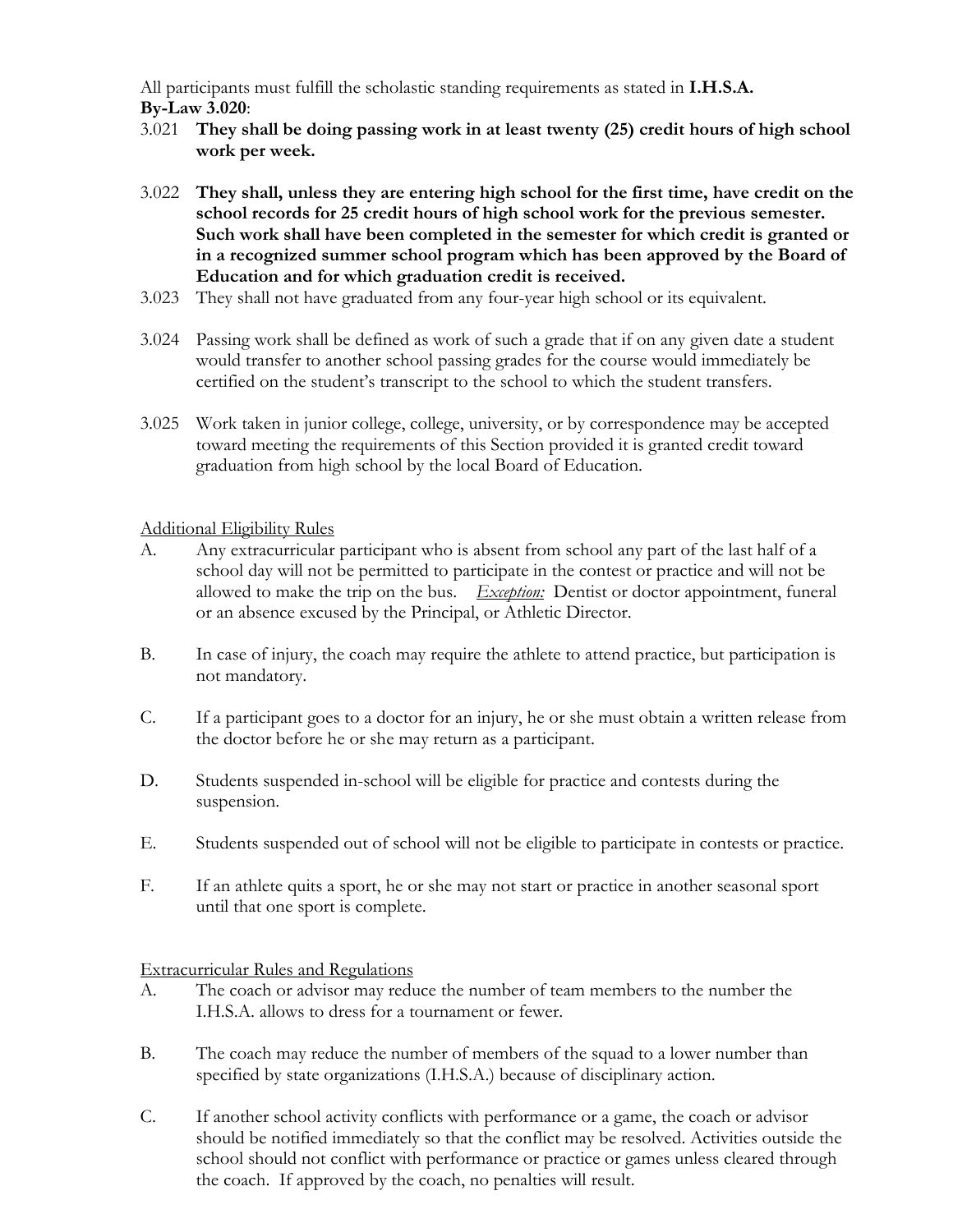In addition to earning satisfactory grades, the competitor should give respectful attention to all classroom activities and show respect for students and faculty at all times. Horseplay and fooling around in the classroom and halls does not constitute behavior approved of in the Rochelle Township High School extra-curricular program. If conduct of this nature is repeated and cannot be corrected, the student may lose the privilege of participation.

The Rochelle Township High School competitor should strive for a fine attendance record. A competitor should under no circumstances be truant from either school or class. If they must leave school for an important reason, they should follow the accepted procedure for being excused from the office. Truancy may carry an out-of-school suspension as a penalty.

When a competitor is suspended from school, he/she misses valuable practice time and thus must miss or be inadequately prepared for the competition. Competitors who have been suspended from school shall not be allowed to practice or participate in any competitive event during the time of suspension.

- D. No stereos or radios will be allowed during athletic contests.
- E. Practice and Goals:
	- 1. If there is any reason why a participant has to miss practice, he or she should notify the Coach personally. Notifications must be made as far in advance as possible. Punishment for missing practice will be left to the discretion of the Coach or advisor.
	- 2. All extracurricular participant members must cooperate in seeing that the equipment is not damaged, lost or stolen.
	- 3. School equipment and uniforms should be worn only by the participant, and only at practices, on game days, or at the discretion of the coach or advisor.
	- 4. All participants are responsible for their equipment and must pay for each item lost or damaged through negligence. Stolen equipment will be confiscated.
	- 5. Theft of another school's equipment will result in ten school day suspension from the activity. (Administered by the Principal and/or Athletic Director)
	- 6. The Certified Athletic Trainer will keep medical equipment clean and in good repair and is responsible for all injuries.
	- 7. The coaches' and advisors' office and training room are off limits to students unless they are invited in by the coach and/or advisor.
	- 8. Athletes may lift weights only if a coach is present in the weight room.
	- 9. Musical rooms, auditorium and locker rooms should be left in an orderly condition.
	- 10. All participants must ride the bus to and from away contests, but may return with their parents or legal guardians if approved by the coach or sponsor. Due to liability factors, participants may not return with another parent or guardian without written parental approval and the consent of the Principal or Athletic Director. It is preferable athletes ride the bus and the coach may require participants to do so.
	- 11. When enroute to and from a scheduled contest, and in the presence of the public, athletes not attired in team uniforms should dress to the standards set by the respective coaches.
	- 12. Curfew:
		- a. 11:00 P.M. weeknights
		- b. 12:00 midnight Friday and Saturday
		- c. Night before a performance to be determined by the coach or advisor.
		- d. Additional in-season curfew restrictions may be imposed by the coach or advisor.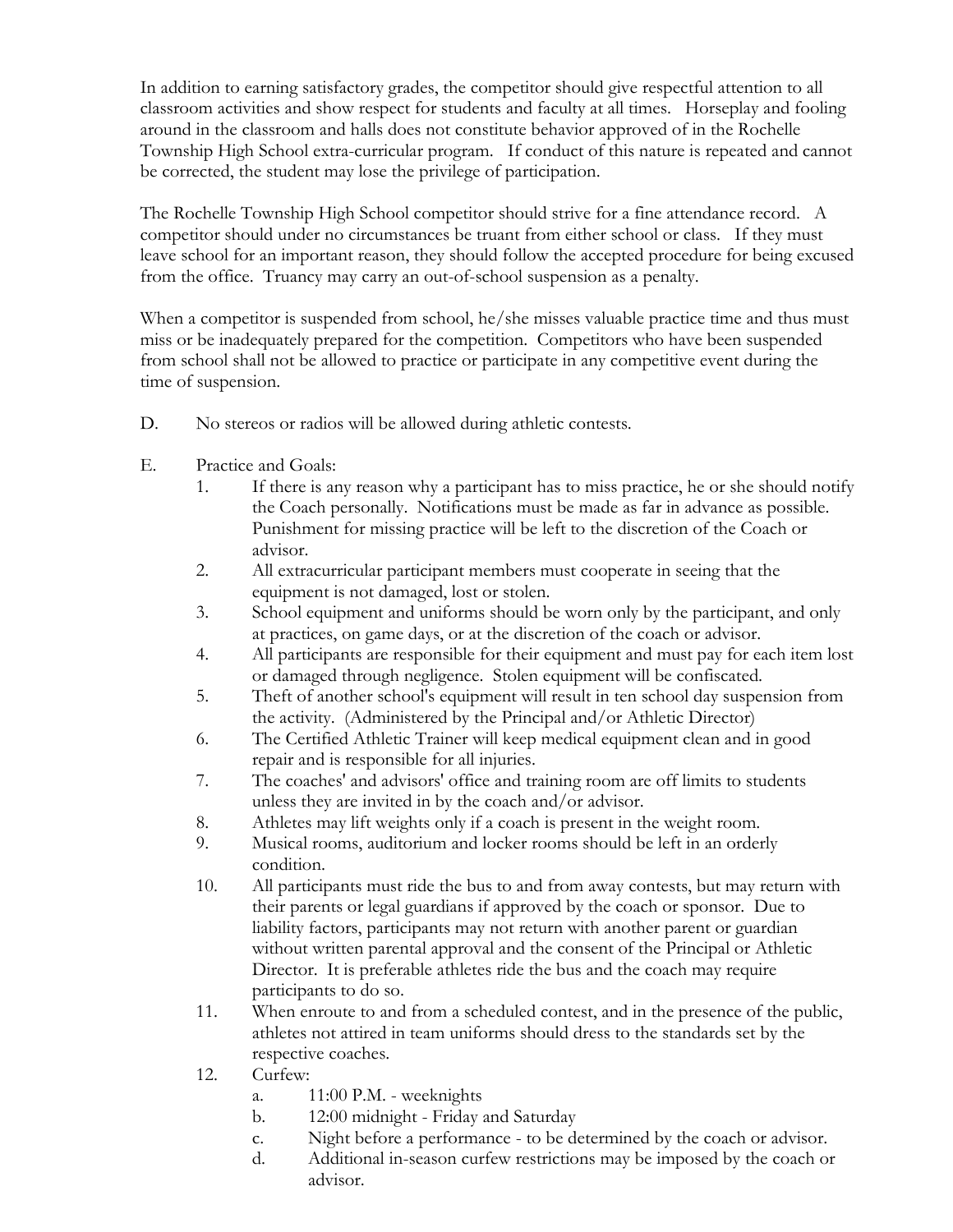- 13. When the school is closed due to inclement weather, extracurricular practices shall be held only with the consent of the Principal or Athletic Director. (If a participant cannot attend, no recourse will be taken.)
- F. Injuries:
	- 1. All participants in the athletic program must submit a signed insurance waiver.
	- 2. Any school-connected injury shall be immediately reported to the coach. The Athletic Trainer shall be notified as soon as possible.
	- 3. If an individual has any special medical problems, the Athletic Director, coach, and Certified Athletic Trainer shall be informed.
	- 4. It is the responsibility of the athlete to bring to the coach a written release from the doctor if that athlete has received a disabling injury. The Certified Athletic Trainer will keep such releases on file.
- G. Uniforms:
	- 1. All equipment and uniforms issued will be the responsibility of each individual team member with respect to care and maintenance.
	- 2. No awards will be given until the equipment and uniforms have either been turned in or paid for by the participant.
	- 3. Equipment and uniforms are not to be worn at any time other than at the performance or contest or at the discretion of the coach.
	- 4. Individuals who do not turn in all equipment/uniforms may be excluded from participation in another sports season until all equipment/uniforms are returned or paid in full.

# **COMMUNICATION PROCESS FOR PARENTS**

If at any time you have a question or concern about a situation regarding your child, the following process of communication will best facilitate appropriate information and resolution:

# **Extra Curricular Issues:**

- 1. Talk with Coach involved
- 2. Talk to Head Coach
- 3. Talk to Athletic Director
- 4. Talk to Principal
- 5. Talk to Superintendent
- 6. Meet with the Board of Education

# **WHO MAY COMPETE IN ATHLETICS**

- A. Any student who maintains a passing grade in five academic subjects.
- B. Has submitted a waiver form signed by their parents or guardians.
- C. Has passed four academic subjects the previous semester.
- D. Has parental permission.
- E. Have passed a physical examination satisfactorily.
- F. Has met the eligibility rules of the Illinois High School Athletic Association.
- G. Athletes must have physicals and waivers before they can receive equipment or practice.
- H. Agrees to conform to the requirements of the coach/sponsor in that activity.
- I. Athletes sign up for a program. The level at which they play is determined by the coaching staff.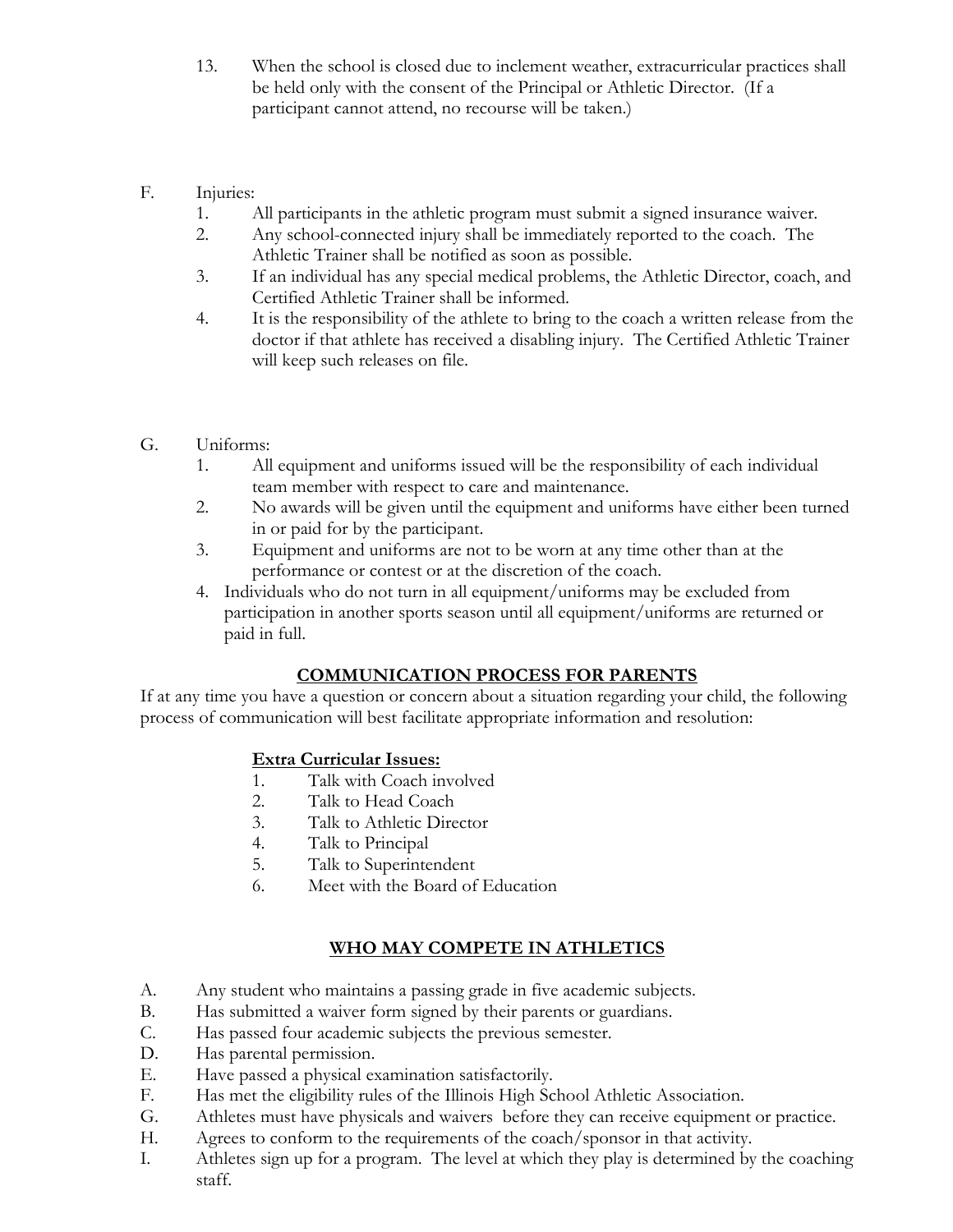## Training Rules

Training regulations are in effect for both on-school property and off-school property and premises, during and between seasons. All school competitors will be governed by these regulations. The consequences are progressive and are in force for the entire four (4) school years of a student's high school career. Any violation of these regulations may jeopardize status as a participant in school district competitive activities. These training regulations include:

- A. Possession and/or use of any tobacco products.
- B. Possession, use, delivery or attempted delivery of alcohol, drugs, or narcotics. (including steroids)

### **Possession or use of Alcohol, Drugs, Narcotics, Tobacco Products or Steroids**

## First Violation

**Option (A)** Suspension from all phases of the extra-curricular program for one calendar year from the date of the infraction, unless option B is completed.

**Option (B) 1.** Suspension from competition for ten percent (10%) of the contests (performances) allowed by the Illinois High School Association in the season bylaws. **2.** Completion of a Substance Abuse Assessment by a school approved agency and satisfactory participation in the recommended rehabilitation program. **3.** If option B is not fully completed, Option A will be enforced.

## Second Violation

**Option (A)** Suspension from all phases of the extra-curricular program for one calendar year from the date of the infraction, unless option B is completed.

**Option (B) 1.** Suspension from competition for twenty-five percent (25%) of the contests (performances) allowed by the Illinois High School Association in the season

bylaws. **2.** Completion of a Substance Abuse Assessment by a school approved agency and satisfactory participation in the recommended rehabilitation program. **3.** If option B is not fully completed, Option A will be enforced.

### Third Violation

**Option (A)** Suspension from all phases of the extra-curricular program for one calendar year from the date of the infraction, unless option B is completed.

**Option (B) 1.** Suspension from competition for fifty percent (50%) of the contests allowed by the Illinois High School Association in the season bylaws. **2.** Completion of a Substance Abuse Assessment by a school approved agency and satisfactory participation in the recommended rehabilitation program. **3.** If option B is not fully completed, Option A will be enforced.

# Fourth Violation

**Option (A)** Suspension from all phases of the extra-curricular program for two calendar years from the date of the infraction, unless option B is completed.

**Option (B) 1.** Suspension from competition for one calendar year from the date of infraction. **2.** Completion of a Substance Abuse Assessment by a school approved agency and satisfactory participation in the recommended rehabilitation program. **3.** If option B is not fully completed, Option A will be enforced.

### Fifth Violation

Removal from extra-curricular program for a period of three (3) calendar years.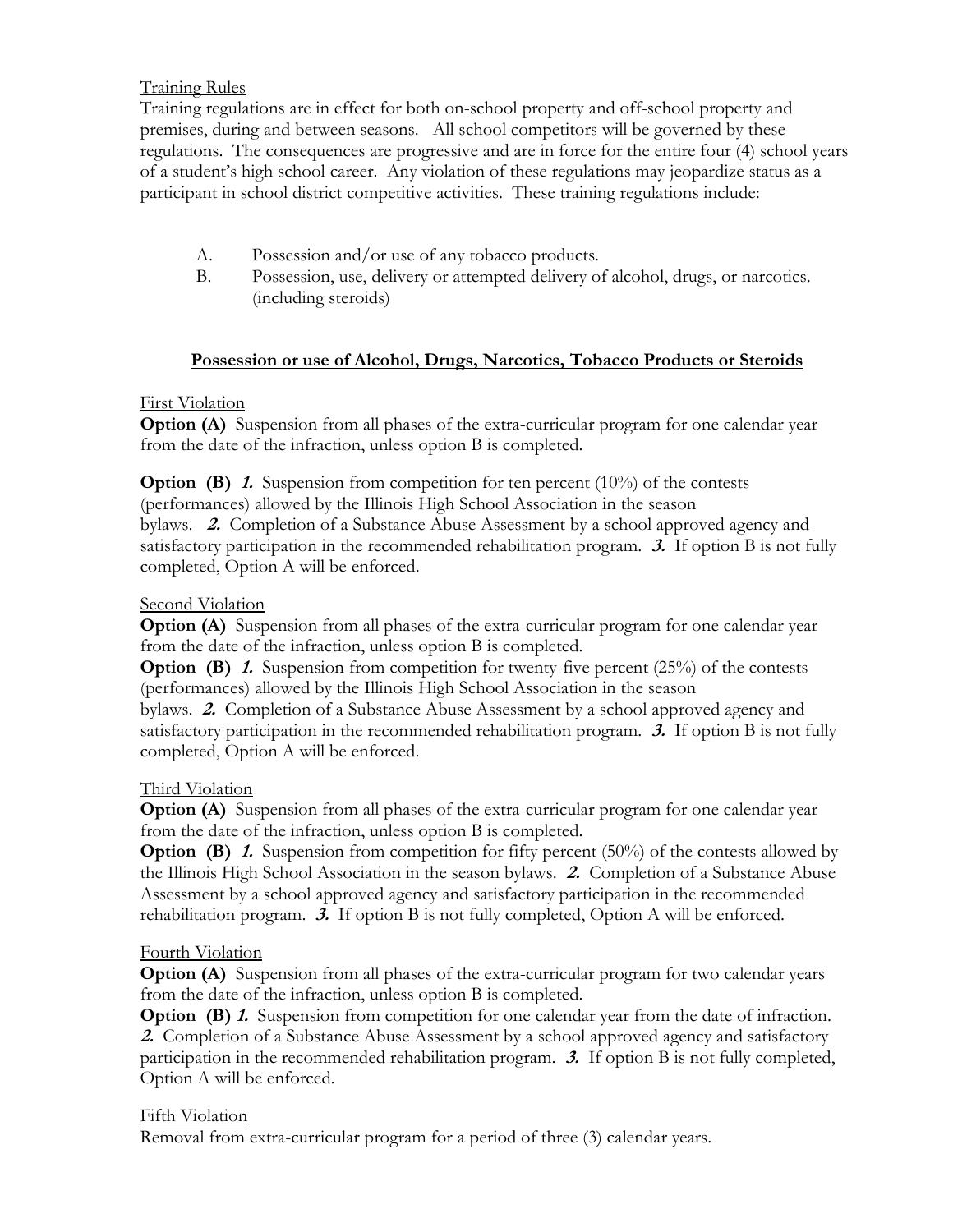In all activities in which there is not a specific season, the suspension from competition or performance will be decided by the Principal and Athletic Director. The suspension will reflect as closely as possible the percentages outlined in the training rules.

Students with violations prior to the implementation of the 5-tier policy will remain on their pre-existing violation tier.

## **Note: These suspensions are the minimum required and return to interscholastic competition is at the discretion of the in-season coach.**

## Voluntary Admission -First time offender (Under #I or II)

If an extra-curricular participant seeks out a coach or other school authorities to admit to a substance abuse problem, the competitor must complete a substance abuse assessment, and if so directed by school authorities, participate in a substance abuse program. If the substance abuse assessment is not completed, the preceding penalty (II-option (B) step I) will be enforced.

### Other Infractions

At anytime that a member of an extra-curricular team/squad is not living up to the highest standards of sportsmanship and citizenship or is regarded as a detriment to the best interest of the extra-curricular program, the competitor is subject to suspension or dismissal from participation. The Principal and Athletic Director will serve as hearing officers as such cases warrant. The Principal and Assistant Principal will serve as hearing officers if the coach involved is the Athletic Director. If the Athletic Director and/or the Assistant Principal are the coaches involved the Principal and other designated administrators will serve as hearing officers as such cases warrant. The Principal will determine if there is a conflict of interest concerning the Athletic Director and/or Assistant Principal as coach or hearing officer. These violations include but are not limited to:

- A. Use of excessive profanity, as a spectator and/or participant on or off the field.
- B. Derogatory action toward officials and/or the public.
- C. Inappropriate behavior on trips, when going to or returning from extra-curricular events.
- D. Unexcused absences from practice or competition.
- E. Repeated truancy from school.
- F. Destruction or loss of school property or equipment. (Each competitor is responsible for the care of the equipment assigned to them, and they shall be held accountable for its return upon the completion of the season).

Competitors are to wear and use school issued equipment only with permission of the head coach of their activity.

Participants found to be in violation of the extra curricular code will be informed of the charges and given an opportunity to respond. The parent/guardian may request a meeting to clarify the charges and/or penalty assessed. The participants of this meeting will include the Athletic Director and/or Principal, the parent, the student, and the in-season coach (if applicable). All others in attendance will be at the discretion of the administration.

### Source of Alleged Violation

If a violation is made known by the coaching staff or advisor, administration, and/or law enforcement agencies the individual will be suspended from the activity by the Athletic Director. If knowledge of the violation comes from a source other than those listed, the information will be investigated by the Athletic Director and/or Principal.